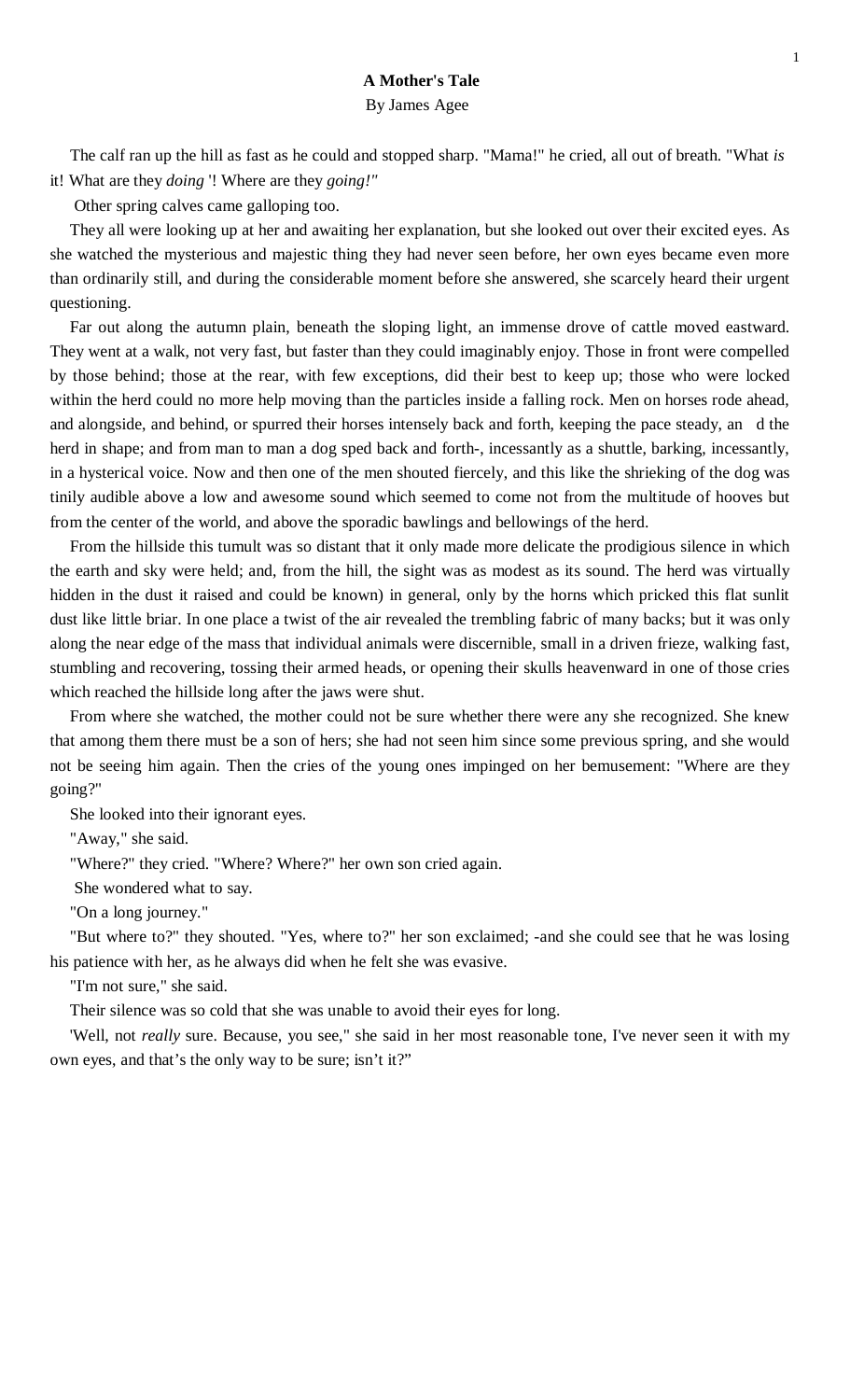They just kept looking at her. She could see no way out.

"But I've *heard* about it," she said with shallow cheerfulness, "from those who *have* seen it, and I don't suppose there's any good reason to doubt them."

She looked away over them again, and for all their interest in what she was about to tell them, her eyes so changed that they turned and looked too.

The herd, which had been moving broadside to them, was being turned away, so slowly that like the turning of stars it could not quite be seen from one moment to the next; yet soon it was moving directly away from them, and even during the little while she spoke and they all watched after it, it steadily and very noticeably diminished, and the sounds of it as well

"It happens always about this time of year," she said quietly while they watched. "Nearly all the men and horses leave, and go into the North and the West."

"Out on the range," her son said, and by his voice she knew what enchantment the idea already held for him.

"Yes," she said, "out on the range." And trying, impossibly, to imagine the range, they were touched by the breath of grandeur.

"And then before long," she continued, "everyone has been found, and brought into one place; and then . . . what you see, happens. All of them.

"Sometimes when the wind is right," she said more quietly, "you can hear them coming long before you can see them It isn't even like a sound, at first. It's more as if something were moving far under the ground. It makes you uneasy. You wonder, why what in the world *can that* be! Then you remember what it is and then you can really hear it. And then finally, there they all are.

She could see this did not interest them at all. "But where are they *going?"* one asked, a little impatiently.

"I'm coming to that," she said; and she let them wait. Then she spoke slowly but casually. .

"They are on their way to a railroad."

There, she thought; that's for that look you all gave me,"-hen I said I wasn't sure. She waited for them to ask: they waited for her to ex- plain.

"A railroad," she told them, "is great hard bars of metal lying side by side, or so they tell me, and they go on and on over the ground as far as the eye can see. And great wagons run on the metal bars on wheels@ like wagon wheels but smaller, and these wheels are made of solid metal too. The wagons are much bigger than any wagon you've ever seen, as big as, big as sheds, they say, and they are pulled along on the iron bars by a terrible huge dark machine, with a loud scream."

"Big as *sheds?"* one of the calves said skeptically.

*"Big enough,* anyway," the mother said. "I told you I've never seen it myself. But those wagons are so big that several of us can get inside at once. And that's exactly what happens."

Suddenly she became very quiet, for she felt that somehow, she could not imagine just how, she had said altogether too much.

*"Well, what* happens?" her son wanted to know. "'What do you *mean, happens?"* 

She always tried hard to be a reasonably modern mother. It was probably better, she felt, to go on, than to leave them all full of imaginings and mystification. Besides, there was really nothing at all awful about what happened . . . if only one could know *why.*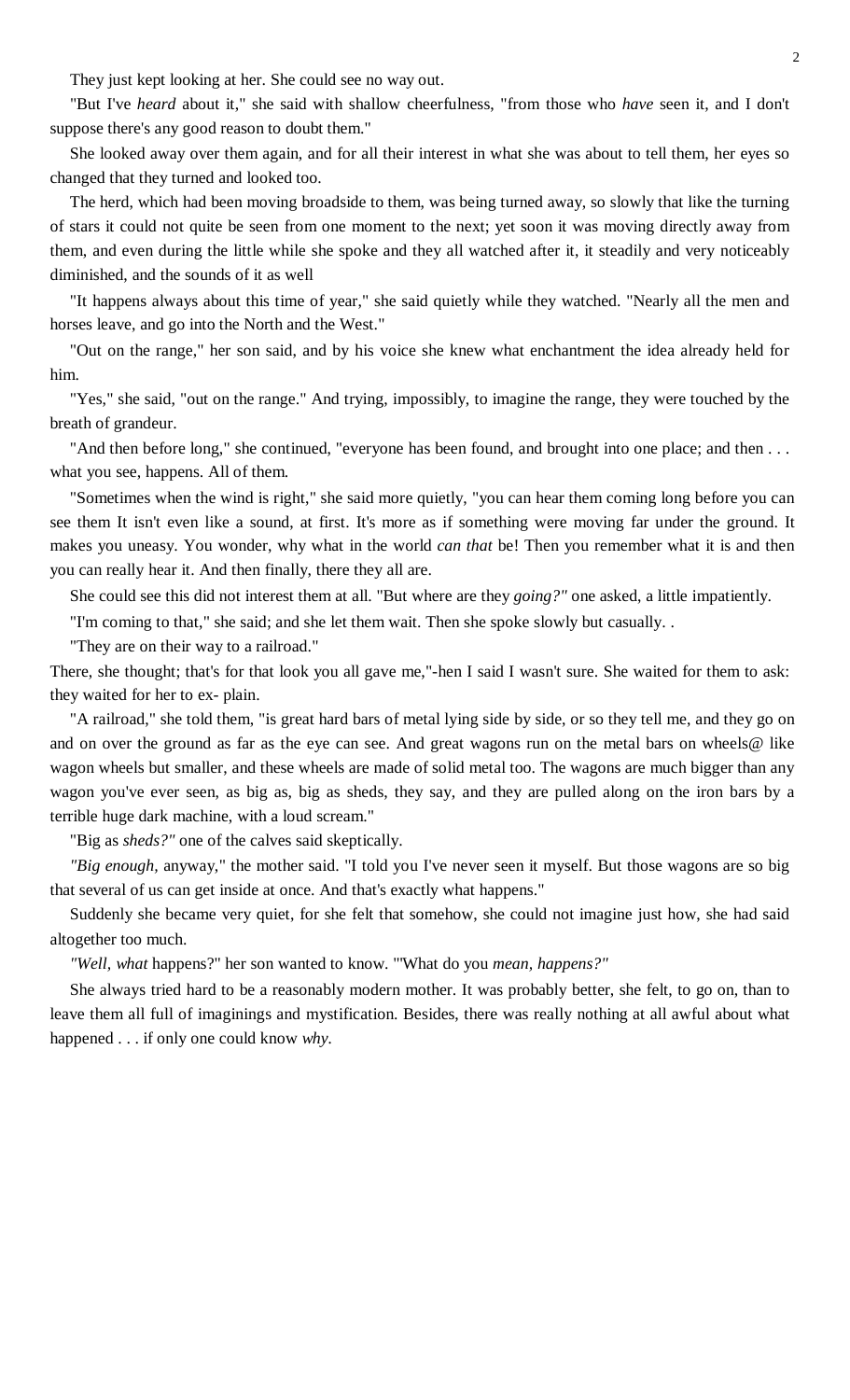"Well, she said, it's nothing much, really. They just—why when they all finally *get* there, why there are all the great cars waiting in a long line, and the big dark machine is up ahead . . . smoke comes out of it, they say . . . and . . . well, then, they just put us into the wagons, just as many as will fit in each wagon, and when everybody is in, why . . ." She hesitated, for again, though she couldn't be sure why, she was uneasy.

"Why then," her son said, "the train takes them away."

Hearing that word, she felt a flinching of the heart. Where had he picked it up, she wondered, and she gave him a shy and curious glance. Oh dear, she thought. I should never have even b*egun* to explain. "Yes," she said, "when everybody is safely in, they slide the doors shut."

They were all silent for a little while. Then one of them asked thoughtfully, "Are they taking them somewhere they don't want to go?"

"Oh, I don't think so," the mother said. "I imagine it's very nice." "I want to go," she heard her son say with ardor. "I want to go right now," he cried. "Can I, Mama? *Can I? Please?"* And looking into his eyes, she was overwhelmed by sadness.

"Silly thing," she said, "there'll be time enough for that when you're grown up. But what I very much hope," she went on, "is that instead of being chosen to go out on the range and to make the long journey, you will grow up to be very strong and bright so they will decide that you may stay here at home with Mother. And you, too," she added, speaking to the other little males; but she could not honestly wish this for any but her own, least of all for the eldest, strongest and most proud, for she knew how few are chosen.

She could see that what she said was not received with enthusiasm.

"But I want to go," her son said."

"Why?" she asked. "I don't think any of you realize that it's a great *honor* to be chosen to stay. A great privilege. Why, it's just the most ordinary ones are taken out onto the range. But only the very pick are chosen to stay here at home. If you want to go out on the range," she said in hurried and happy inspiration, "all you have to do is be ordinary and careless and silly. If you want to have even a chance to be chosen to stay, you have to try to be stronger and bigger and braver and brighter than anyone else, and that takes *hard work. Every*  day. Do you see?" And she looked happily and hopefully from one to another. "Besides," she added, aware that they were not won over, "I'm told it's a very rough life out there, and the men are unkind."

"Don't you see," she said again; and she pretended to speak to all of them, but it was only to her son.

But he only looked at her. "Why do you want me to stay home?" he asked flatly; in their silence she knew the others were asking the same question.

"Because it's safe here," she said before she knew better; and realized that she had put it in the most unfortunate way possible. "Not safe, not just that," she fumbled, "I mean… because here we know what happens, and what's going to happen, and there's never any doubt about it, never any reason to wonder, to worry. Don't you see? It's just *Home*," and she put a simile on the word, "where we all know each other and are happy and well!"

They were so merely quiet, looking back at her, that she felt they were neither won over nor alienated. Then she knew of her son that he, anyhow, was most certainly not persuaded, for he asked the question she most dreaded, "Where do they go on the train?" And hearing him, she knew that she would stop at nothing to bring that curiosity and eagerness and that tendency toward skepticism within bounds.

"Nobody knows," she said, and added, in just the tone she knew would most sharply engage them, "Not for sure, anyway."

"What do you mean, not for sure," her son cried. And the oldest, biggest calf repeated the question, his voice cracking.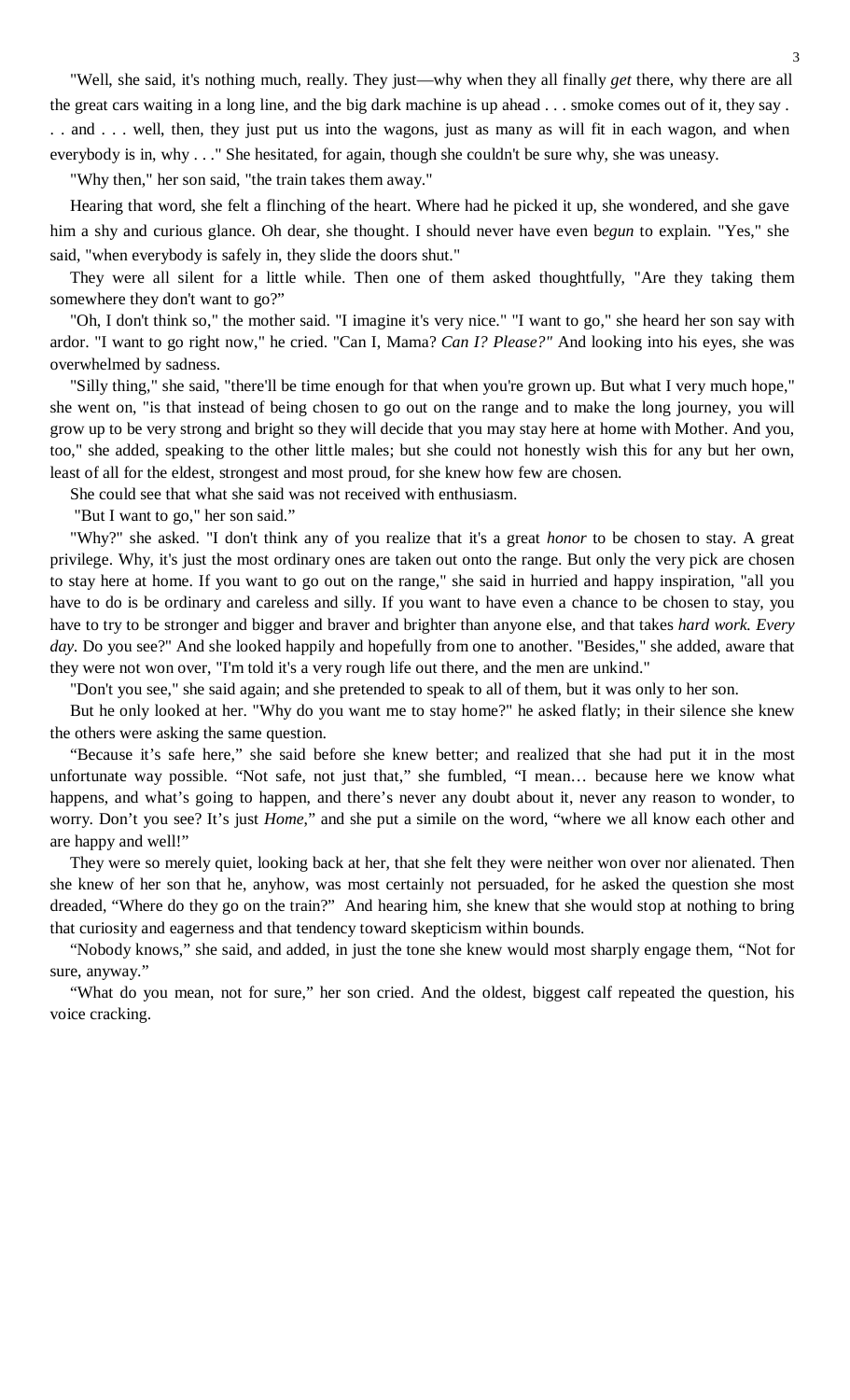The mother deliberately kept silence as she gazed out over the plain, and while she was silent they all heard the last they would ever hear of all those who were going away, one last great cry, as faint almost as a breath, the infinitesimal jabbing vituperation of the dog; the solemn muttering of the earth.

"Well," she said, after even this sound was entirely lost, "there was one who came back." Their instant, trustful eyes were too much for her. She added, "Or so they say."

They gathered a little more closely around her, for now she spoke very quietly.

"It was my great-grandmother who told me," she said. "She was told it by her great-grandmother, who claimed she saw it with her own eyes, though of course I can't vouch for that. Because of course I wasn't even dreamed of then, and Great-grandmother was so very very old you see, that you couldn't always be sure she knew quite what she was saying."

Now that she begun to remember it more clearly, she was sorry she had committed herself to telling it.

"Yes," she said "the story is, there was one, *just* one who ever cam back, and he told what happened on the train, and where the train went and what happened after. He told it all in a rush, they say, the last things first and every which way, but as it was finally sorted out and gotten into order by those who heard it and those who they told it to, this is more or less what happened.

"He said that after the men had gotten as many of us as they could into the car he was in, so that their sides pressed tightly together and nobody could lie down, they slid the doors shut with a startling rattle and a bang, and then there was a sudden jerk, so strong they might have fallen except that they were packed so closely together, and the car began to move again. You see, they were just moving up the next car that was joined on behind, to put more of us into it. He could see it all between the boards of the car, because the boards were built a little apart from each other, to let in air."

*Car,* her son said again to himself. Now he would never forget that word.

"He said that then for the first time in his life, he became very badly frightened, he didn't know why. But he was sure that there was something dreadfully to be afraid of. The others felt this same great fear. They called out loudly to those who were being put into the car behind, and the others called back, but it was no use; those who were getting aboard were between narrow white fences and then were walking up a narrow slope and the men kept jabbing them as they do when they are in an unkind humor, and there was no way to go but onto the car. There was no way to get out of the car either: he tried with all his might, and he was the one nearest the door.

"After the next car behind was full, and the door was shut, the train jerked forward again, and stopped again, and they put more of us into still another car, and so on, and on, until all the starting and stopping no longer frightened anybody; it was just something uncomfortable that was never going to stop, and they began instead to realize how hungry and thirsty they were. But there was no food and no water, so they just had to put up with this; and about the time they became resigned to going without their suppers (for now it was almost dark), they heard a sudden and terrible scream which frightened them even more deeply than anything had frightened them before, and the train began to move again, and they braced their legs once more for the jolt when it would stop, but this time, instead of stopping, it began to go fast, and then even faster, so fast that the ground nearby slid past like a flooded creek and the whole country, he claimed, began to move too, turning slowly around a far mountain as if it were all one great wheel And then there was a strange kind of disturbance inside the car, he said, or even inside his very bones. He felt as if everything in him was *falling,* as if he had been filled full of a heavy liquid that all wanted to flow one way, and all the others were leaning as he was leaning, away from this queer heaviness that was trying to pull them over, and then just as suddenly this leaning heaviness was gone and they nearly fell again before they could stop leaning against it. He could never understand what this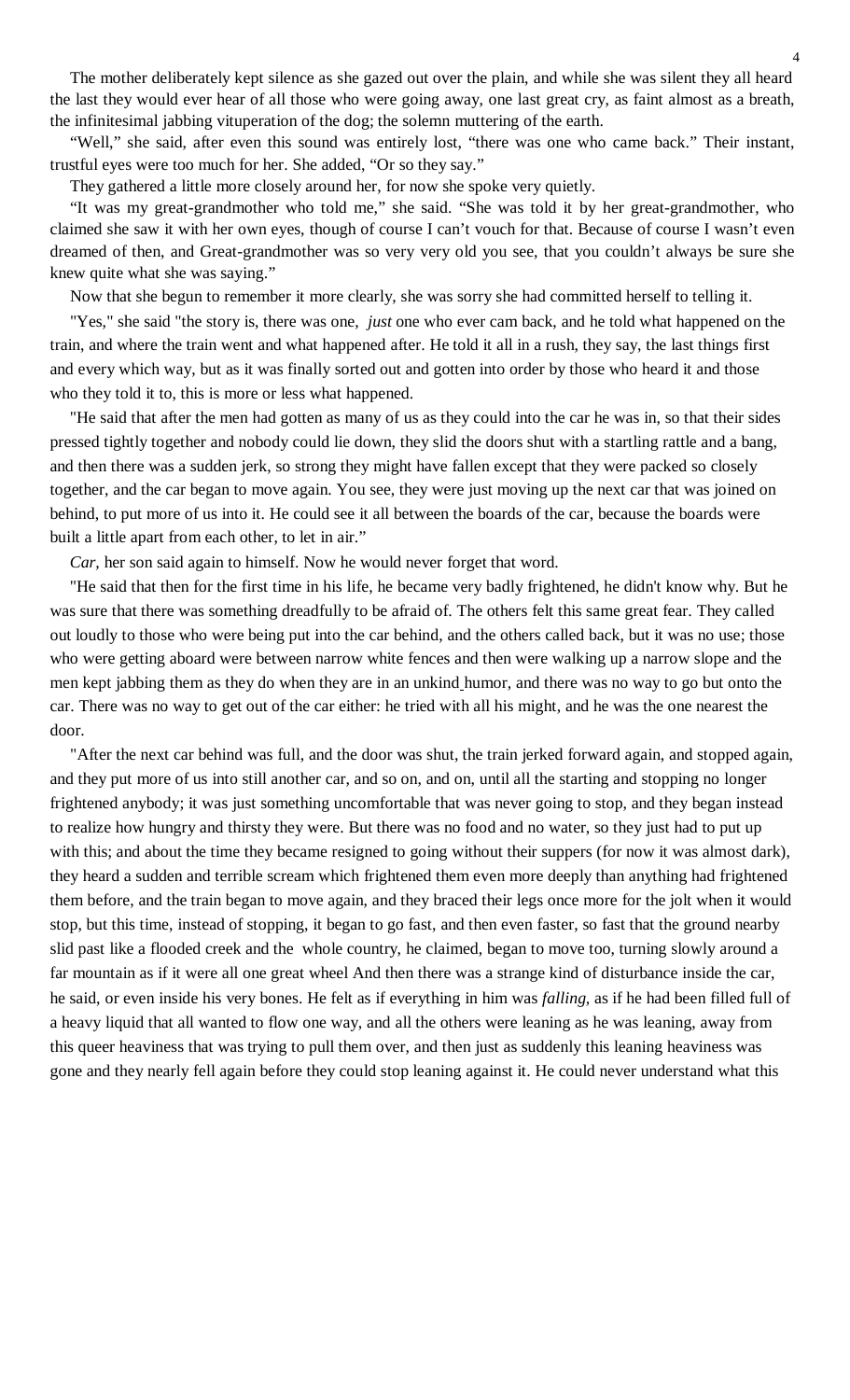was, but it too happened so many times that they all got used to it, just as they got used to seeing the country turn like a slow wheel, and just as they got used to the long cruel screams of the, engine, and the steady iron noise beneath them which made the cold, darkness so fearsome, and the hunger and the thirst and the continual standing up, and the moving on and on and on as if they would never stop."

 *"Didn't* they ever stop?" one asked.

 "Once in a great while," she replied. "Each time they did," she said, "he thought, Oh, now at *last! At last*  we can get out and stretch our tired legs and lie down! *At last* we'll be given food and -water! But they never let them out. And they never gave them food or water. They never cleaned up under them. They had to stand in their manure and in the water they made."

"Why did the train stop?" her son asked; and with somber gratification she saw that he was taking all this very much to heart.

"He could never understand why," she said. "Sometimes men would walk up and down alongside the cars, and the more nervous and the more trustful of us would call out; but they were only looking around, they never seemed to do anything. Sometimes he could see many houses and bigger buildings together where people lived. Sometimes it was far out in the country and after they had stood still for a long time they would hear a little noise which quickly became louder, and then became suddenly a noise so loud it would stop their breathing, and during this noise something black would go by, very close, and so fast it couldn't be seen. And then it was gone as suddenly as it had appeared, and the noise became small, and then in the silence their train would start up again.

"Once, he tells us, something very strange happened. They were standing still, and cars of a very different kind began to move slowly past. These cars were not red, but black, with many glass windows like those in a house; and he says they were as full of human beings as the car he was in was full of our kind. And one of these people looked into his eyes and smiled, as if he liked him, or as if he knew only too well how hard the journey was.

"So by his account it happens to them, too," she said, with a certain pleased vindictiveness. "Only they were sitting down at their ease, not standing. And the one who smiled was eating."

She was still, trying to think of something; she couldn't quite grasp the thought.

"But didn't they *ever* let them out?" her son asked.

The oldest calf jeered. "*Of course* they did. He came back, didn't he? How would he ever come back if he didn't get out?"

"They didn't let them our," she said, "for a long, long time."

"How long?"

"So long, and he was so tired, he could never quite be sure. But he said that it turned from night to day and from day to night and back again several times over, with the train moving nearly all of this time, and that when it finally stopped, early one morning, they were all so tired and so discouraged that they hardly even noticed any longer, let alone felt any hope that anything, would change for them, ever again; and then all of a sudden men came up and put up a wide walk and unbarred the door and slid it open, and it was the most wonderful and happy moment of his life when he saw the door open, and walked into the open air with all his joints trembling, and drank the water and ate the delicious food they had ready for him; it was worth the whole terrible journey."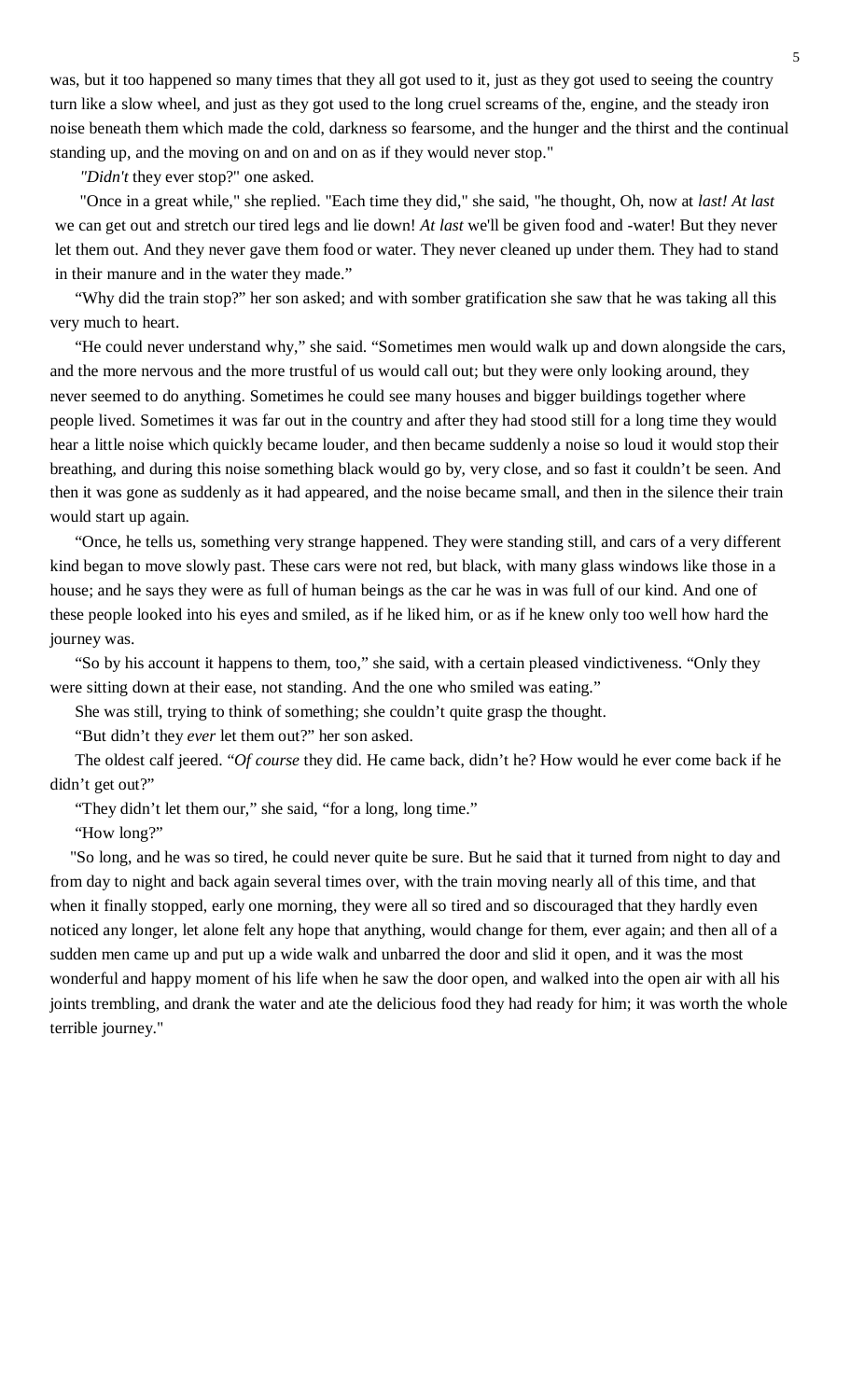Now that these scenes came clear before her, there was a faraway shining in her eyes, and her voice, too, had something in it of the faraway.

"When they had eaten and drunk all they could hold they lifted up their heads and looked around, and everything they saw made them happy. Even the trains made them cheerful now, for now they were no longer afraid of them. And though these trains were forever breaking to pieces and joining again with other broken pieces, with shufflings and clashings and rude cries, they hardly paid them attention any more, they were so pleased to be in their new home, and so surprised and delighted to find they were among thousands upon thousands of strangers of their own kind, all lifting up their voices in peacefulness and thanksgiving, and they were so wonderstruck by all they could see, it was so beautiful and so grand.

"For he has told us that now they lived among fences as white as bone, so many, and so spiderishly complicated, and shining so pure, that there's no use trying even to hint at the beauty and the splendor of it to anyone who knows only the pitiful little outfitting of a ranch. Beyond these mazy fences, through the dark and bright smoke which continually turned along the sunlight, dark buildings stood shoulder to shoulder in a wall as huge and proud as mountains. All through the air, all the time, there was an iron humming like the humming of the iron bar after it has been struck to tell the men it is time to cat, and in all the air, all the time, there was that same strange kind of iron strength which makes the silence before lightning so different from all other silence.

"Once for a little while the wind shifted and blew over them straight from the great buildings, and it brought a strange and very powerful smell which confused and disturbed them. He could never quite describe this smell, but he has told us it was unlike anything he had ever known before. It smelled like old fire, he said, and old blood and fear and darkness and sorrow and most terrible and brutal force and something else, something in it that made him want to run away. This sudden uneasiness and this wish to run away swept through every one of them, he tells us, so that they were all moved at once as restlessly as so many leaves in a wind, and there was great worry in their voices. But soon the leaders among them conclude @ that it -was simply the way men must smell when there are a great many of them living together. Those dark buildings must be crowded very full of men, they decided, probably as many thousands of them indoors, as there were of us, outdoors; so it was no wonder their smell was so strong and, to our kind, so unpleasant. Besides, it was so clear now in every other way that men were not as we had always supposed, but were doing everything they knew how to make us comfortable and happy, that we ought to just put up with their smell, which after all they couldn't help, any more than we could help our own. Very likely men didn't like the way we smelled, any mote than we liked theirs. They passed along these ideas to the others and soon everyone felt more calm, and then the wind changed again, and the fierce smell no longer came to them, and the smell of their own kind was back again very strong of course, in such a crowd, but ever so homey and comforting, and everyone felt easy again.

"They were fed and watered so generously, and treated so well and the majesty and the loveliness of this place where they had all come to rest was so far beyond anything they had ever known or dreamed of, that many of the simple and ignorant, whose memories were short, began to wonder whether that whole difficult journey, or even their whole lives up to now, had ever really been. Hadn't it all been just shadows, they murmured, just a bad dream?"

"Even the sharp ones, who knew very well it had all really happened, began to figure that everything up to now had been made so full of pain only so that all they had come to now might seem all the sweeter and the more glorious. Some of the oldest and deepest were even of a mind that all the puzzle and tribulation of the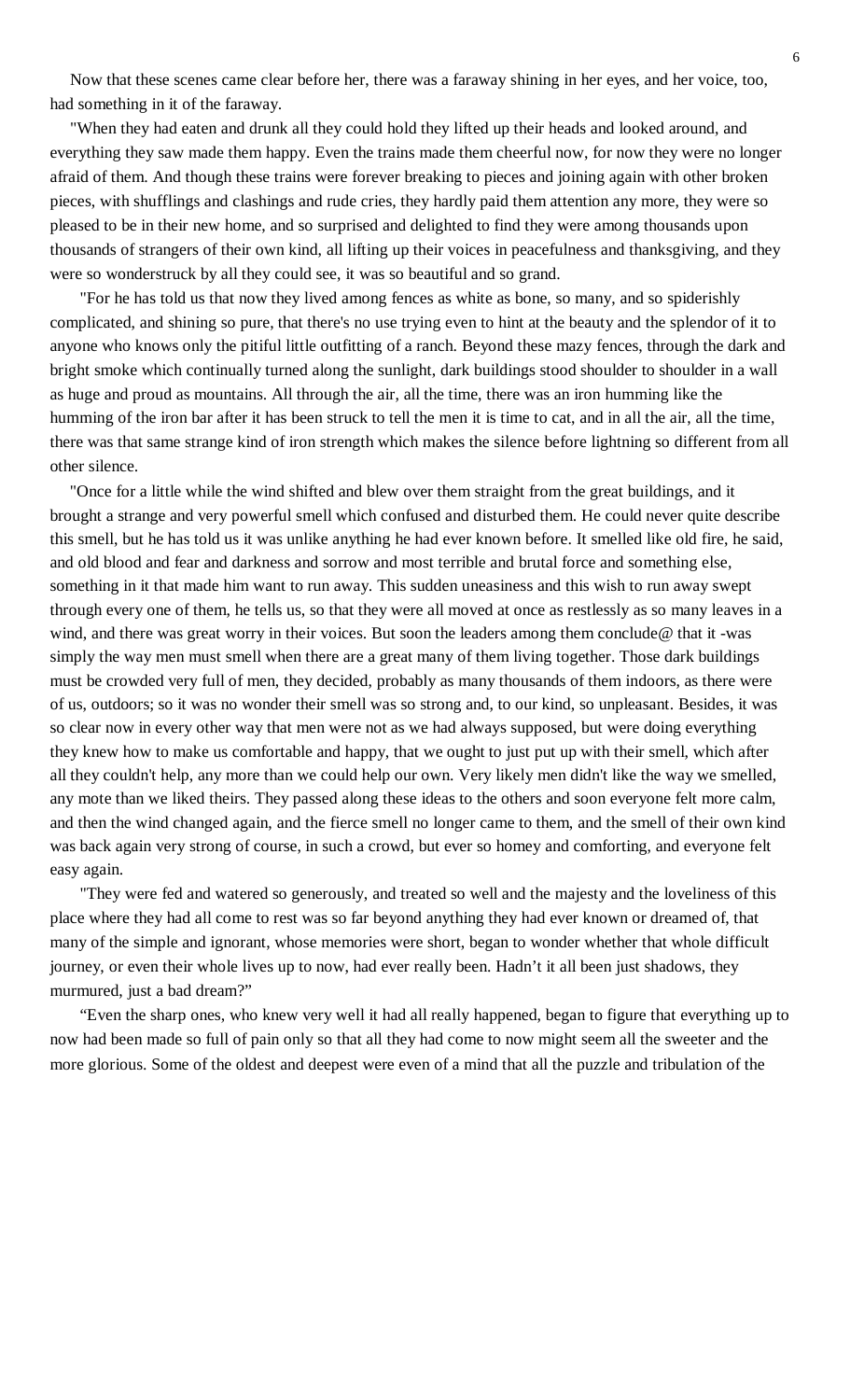journey had been sent to us as a kind of harsh trying or proving of our worthiness; and that it was entirely fitting and proper that we could earn our way through to such rewards as these, only through suffering, and through being patient under pain which was beyond our understanding; and that now at the last, to those who had borne all things well, all things were made known; for the mystery of suffering stood revealed in joy. And now as they looked back over all that was past, all their sorrows and bewilderments seemed so little and so fleeting that, from the simplest among them even to the most wise, they could feel only the kind of amused pity we feel toward the very young when, with the first thing that hurts them or they are forbidden, they are sure there is nothing kind or fair in all creation, and carry on accordingly, raving and grieving as if their hearts would break."

She glanced among them with an indulgent smile, hoping the little lesion would sink home. They seemed interested but somewhat dazed. I'm talking way over their heads, she realized. But by now she herself was too deeply absorbed in her story to modify it much. *Let* it be, she thought, a little impatient; it is over *my* head, for that matter. "They had hardly before this even wondered that they were alive," she went on, "and now all of a sudden they felt they understood *why* they were. This made them very happy, but they were still only beginning to enjoy this new wisdom when quite a new and different kind of restiveness ran among them. Before they quite knew it they were all moving once again, and now they realized that they were being moved, once more, by men, toward still some other place and purpose they could not know. But during these last hours they had been so well that now they felt no uneasiness, but all moved forward calm and sure toward better things still to come; he has told us that he no longer felt as if he were being driven, even as it became clear that they were going toward the shade of those great buildings but guided.

"He was guided between fences which stood ever more and more narrowly near each other, among companions who were pressed ever more and more closely against one another; and now as he felt their warmth against him it was not uncomfortable, and his pleasure in it was not through any need to be close among others through anxiousness, but was a new kind of strong and gentle delight, at being so very close, so deeply of his own kind, that it seemed as if the very breath and heartbeat of each one were being exchanged through all that multitude, and each was another, and others were each, and each was a multitude, and the multitude was one. And quieted and made mild within this melting, they now entered the cold shadow cast by the buildings, and now with every step the smell of the buildings grew stronger, and the darkening air the glittering of the fences was ever more queer.

"And now as they were pressed ever more intimately together he could see ahead of him a narrow gate, and he was strongly pressed upon from either side and from behind, and went in eagerly, and now he was between two fences so narrowly set that he brushed either fence with either flank, and walked alone, seeing just one other ahead of him, and knowing of just one other behind him, and for a moment the strange thought came to him, that the one ahead was his father, and that the one behind was the son he had never begotten.

"And now the light was so changed that he knew he must have come inside one of the gloomy and enormous buildings, and the smell was so much stronger that it seemed almost to burn his nostrils, and the smell and the somber new light blended together and became some other thing again, beyond his describing to us except to say that the whole air beat with it like one immense heart and it was as if the beating of this heart were pure violence infinitely manifolded upon violence: so that the uneasy feeling stirred in him again that it would be wise to turn around and run out of this place just as fast and as far- as ever he could go. This he heard, as ff he were telling it to himself at the top of his voice, but it came from somewhere so deep and so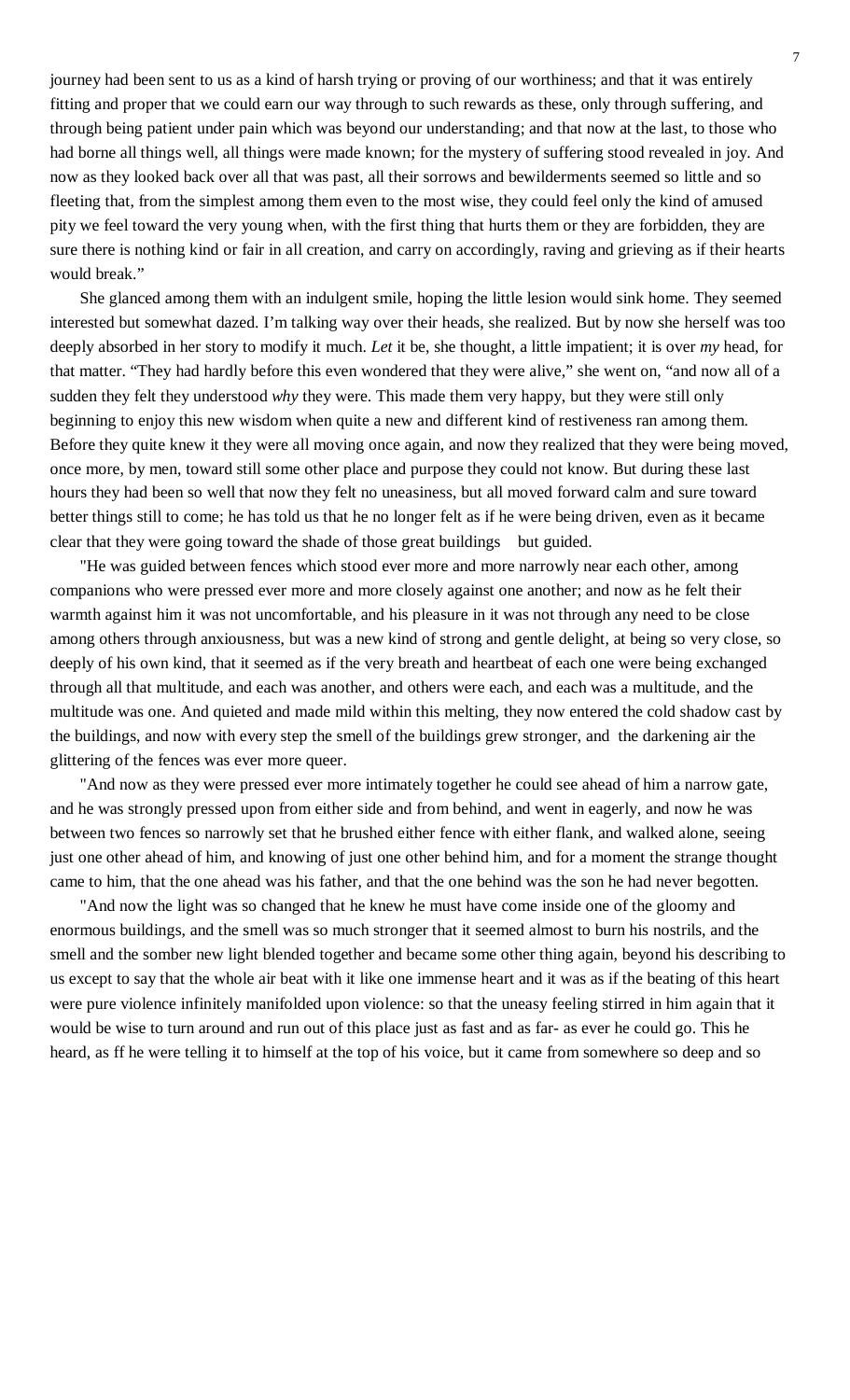dark inside him that he could only hear the shouting of it as less than a whisper, as just a hot and chilling breath, and he scarcely heeded it, there was so much else to attend to.

"For as he walked along in this sudden and complete loneliness, he tells us, this wonderful knowledge of being one with all his race meant less and less to him, and in its place came something still more wonderful: he knew what it was to be himself alone, a creature separate and different from any other, who had never been before, and would never be again. He could feel this in his whole weight as he walked, and in each foot as he put it down and gave his weight to it and moved above it, and in every muscle as he moved, and it was a pride which lifted him up and made him feel large, and a pleasure which pierced him through. And as he began with such wondering delight to be aware of his own exact singleness in this world, he also began to understand (or so he thought) just why these fences were set so very narrow, and just why he was walking all by himself. It stole over him, he tells us, like the feeling of a slow cool wind, that he was being guided toward some still more wonderful reward or revealing, up ahead, which he could not of course imagine, but he was sure it was being held in store for him alone."

Just then the one ahead of him fell down with a great sigh, and was so quickly taken out of the way that he did not even have to shift the order of his hooves as he walked on. The sudden fall and the sound of that sigh dismayed him, though, and something within him told him that it would be wise to look up: and there he saw *Him.*

"A little bridge ran crosswise above the fences. He stood on this bridge with His feet as wide apart as He could set them. He wore spattered trousers but from the belt up He was naked and as wet as rain. Both arms were raised high above His head and in both hands He held an enormous Hammer. With a grunt which was hardly like the voice of a human being, and with all His strength, He brought his Hammer down into the forehead of our friend: who, in a blinding blazing, heard from his own mouth the beginning of a gasping sigh; then there was only darkness."

Oh, this is *enough! It's enough!* she cried out within herself, seeing their terrible young eyes. How *could*  she have been so foolish as to tell so much!

"What happened then?" she heard, in the voice of the oldest calf, and she was horrified. This shining in their eyes: was it only excitement? no pity? no fear?

"What happened?" two others asked.

Very well, she said to herself. I've gone so far; now 1'1-; go the rest of the way. She decided not to soften it, either. She'd teach them a lesson they wouldn't forget in a hurry.

"Very well," she was surprised to hear herself say aloud.

"How long he lay in this darkness he couldn't know, but when he began to come out of it, all he knew was the most unspeakable dreadful pain. He was upside down and very slowly swinging and turning, for he was hanging by the tendons of h is heels from great frightful hooks, and he has told us that the feeling was as if his hide were being torn from him inch by inch, in one piece. And then as he became more clearly aware he found that this was exactly what was happening. Knives would sliver and slice along both flanks, between the hide and the living flesh; then there was a moment of most precious relief; then red hands seized his hide and there was a jerking of the hide and a tearing of tissue which it was almost as terrible to hear as to feel turning his whole body and the poor head at the bottom of it; and then the knives again.

 "It was so far beyond anything he had ever know unnatural and amazing that he hung there through several more such slicing and jerkings and tearings before he was fully able to take it all in: then with a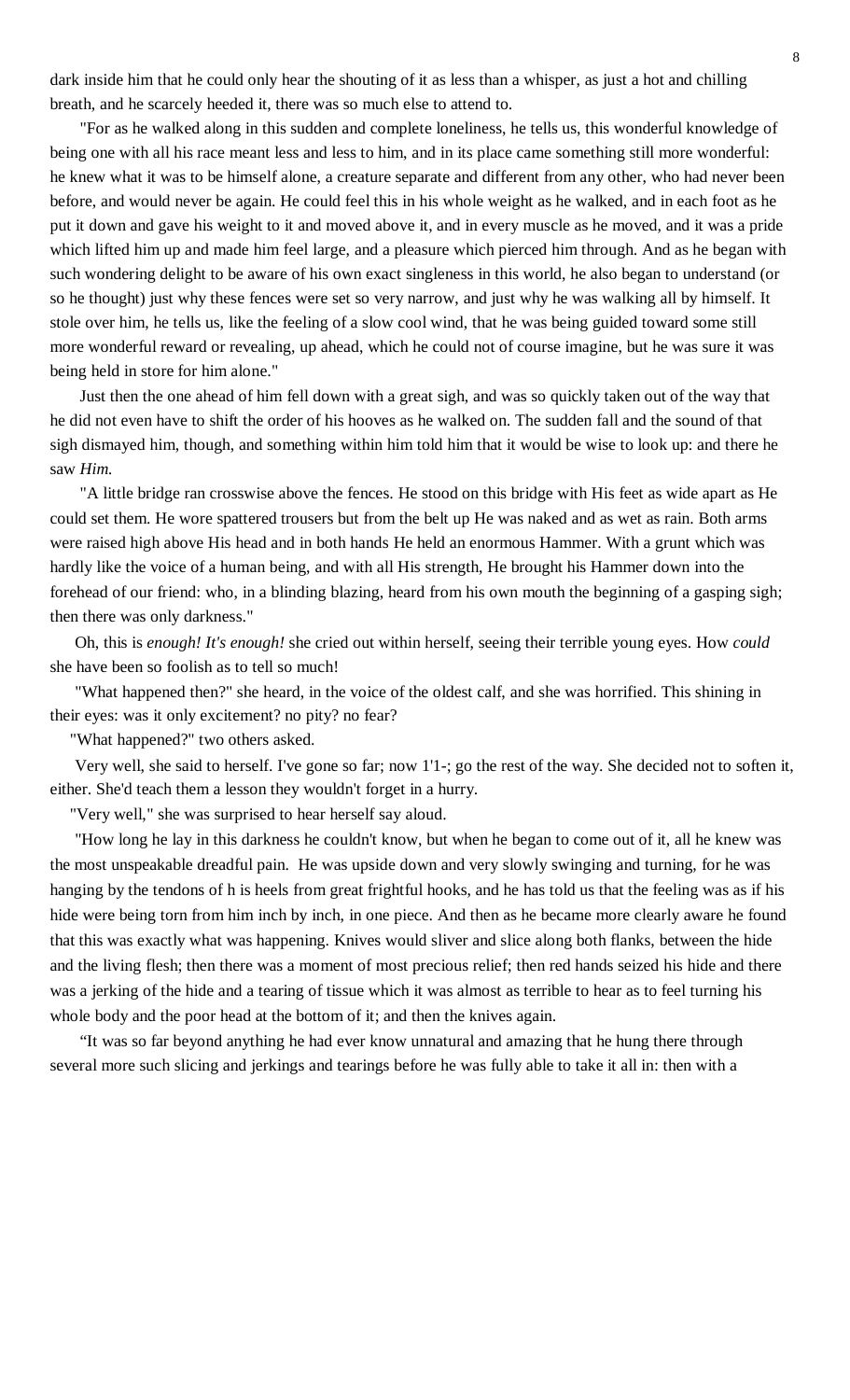scream, and a supreme straining of all his strength, he tore himself from the hooks and collapsed sprawling to the floor and, scrambling right to his feet, charged the men with the knives. For just a moment they were so astonished and so terrified they could not move. Then they moved faster than he had ever known men could and so did all the other men who chanced to be in his way. He ran down a glowing floor of blood and down endless corridors which were hung with bleeding carcasses of our kind and with bleeding fragments of carcasses, among blood-clothed men who carried bleeding weapons and out of that vast room into the open, and over and through one fence after another, shoving aside many an astounded stranger and shouting out warnings as he ran, and away up the railroad toward the West.

"How he ever managed to get away, and how he ever found his way home, we can only try to guess. It's told that he scarcely knew, himself, by the time he came to this part of his story. He was impatient with those who interrupted him to ask about that, he had so much more important things to tell them, and by then he was so exhausted and so far gone that he could say nothing very clear about the little he did know. But we can realize that he must have had really tremendous strength, otherwise he couldn't have outlived the Hammer; and that strength such as his—which we simply don't see these days, it's of the olden time—is capable of things our own strongest and bravest would sicken to dream of. But there was something even stronger than his strength. There was his righteous fury, which nothing could stand up against, which brought him out of that fearful place. And there was his high and burning and heroic purpose, to keep him safe along the way, and to guide him home, and to keep the breath of life in him until he could warn us. He did manage to tell us that he just followed the railroad, but how he chose one among the many which branched out from that place, he couldn't say. He told us, too, that from time to time he recognized shapes of mountains and other landmarks, from his journey by train, all reappearing backward and with a changed look and hard to see, too (for he was shrewd enough to travel mostly at night), but still recognizable. But that isn't enough to account for it. For he has told us, too, that he simply *knew* the way; that he didn't hesitate one moment in choosing the right line of railroad, or even think of it as choosing; and that the landmarks didn't really guide him, but just made him the more sure of what he was already sure of; and that whenever he did encounter human beings—and during the later stages of his journey, when he began to doubt he would live to tell us, he traveled day and night— they never so much as moved to make him trouble, but stopped dead in their tracks, and their jaws fell open.

"And surely we can't wonder that their jaws fell open. I'm sure yours would, if you had seen him as he arrived, and I'm very glad I wasn't there to see it, either, even though it is said to be the greatest and most momentous day of all the days that ever were or shall be. For we have the testimony of eyewitnesses, how he looked, and it is only too vivid, even to hear of. He came up out of the East as much staggering as galloping (for by now he was so worn out by pain and exertion and loss of blood that he could hardly stay upright), and his heels were so piteously torn by the hooks that his hooves doubled under more often than not, and in his broken forehead the mark of the Hammer was like the socket for a third eye.

"He came to the meadow where the great trees made shade over the water. 'Bring them all together!' he cried out, as soon as he could find breath. 'All!' Then he drank; and then he began to speak to those, who were already there: for as soon as he saw himself in the water it was as clear to him as it was to those who watched him that there was no time left to send for the others. His hide was all gone from his head and his neck and his forelegs and his chest and most of one side and a part of the other side. It was flung backward from his naked muscles by the wind of his running and now it lay around him in the dust like a ragged garment. They say there is no imagining how terrible and in some way how grand the eyeball is when the skin has been taken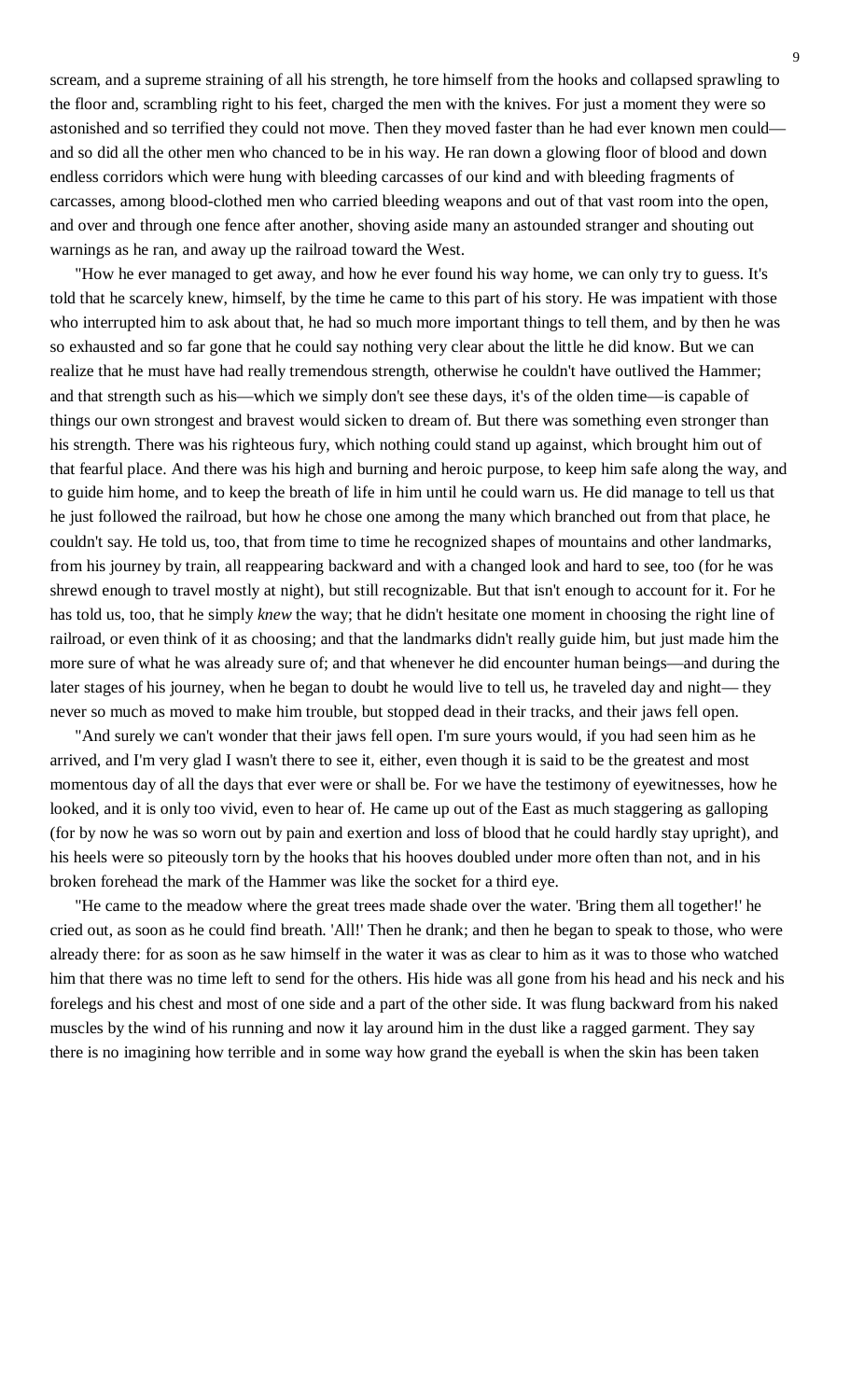entirely from around it: his eyes, which were bare in this way, also burned with pain, and with the final energies of his life, and with his desperate concern to warn us while he could; and he rolled his eyes wildly while he talked, or looked piercingly from one to an- other of the listeners, interrupting himself to cry out, *'Believe me,* Oh, *believe* me!' For it had evidently never occurred to him that he might not be believed, and must make this last great effort, in addition to all he had gone through for us, to *make* himself believed; so that he groaned with sorrow and with rage and railed at them without tact or mercy for their slowness to believe. He had scarcely what you could call a voice left, but with this relic of a voice he shouted and bellowed and bullied us and insulted us, in the agony of his concern. While he talked he bled from the mouth, and the mingled blood and saliva hung from his chin like the beard of a goat.

"Some say that with his naked face, and his savage eyes, and his beard and the hide lying off his bare shoulders like shabby clothing, he looked almost human. But others feel this is an irreverence even to think; and others, that it is a poor compliment to pay the one who told us, at such cost to himself, the true ultimate purpose of Man. Some did not believe he had ever come from our ranch in the first place, and of course he was so different from us in appearance and even in his voice, and so changed from what he might ever have looked or sounded like before, that nobody could recognize him for sure, though some were sure they did. Others suspected that he had been sent among us with his story for some mischievous and cruel purpose, and the fact that they could not imagine what this purpose might be, Made them, naturally, all the more suspicious. Some believed he was actually a man, trying—and none too successfully, they said—to disguise himself as one of us; and again the fact that they could not imagine why a man would do this, made them all the more uneasy. There were quite a few who doubted that anyone who could get in such bad condition as he was in was fit even to give reliable information, let alone advice, to those in good health. And some whispered while he spoke, that he had turned lunatic; and many came to believe this. It wasn't only that his story was so fantastic; there was good reason to wonder, many felt, whether anybody in his right mind would go to such trouble for others. But even those who did not believe him listened intently, out of curiosity to hear so wild a tale, and out of the respect it is only proper to show any creature who is in the last agony.

"What he told was what I have just told you. But his purpose was away beyond just the telling. When they asked questions, no matter how curious or suspicious or idle or foolish, he leaned, toward the last, to answer them with all the patience he could and in all the detail he could remember. He even invited them to examine his wounded heels and the pulsing wound in his head as closely as they pleased. He even begged them to, for he knew that before everything else, he must be believed. For unless we could believe him, wherever could we find any reason, or enough courage, to do the hard and dreadful things he told us we must do!

"It was only these things, he cared about. Only for these, he came back."

Now clearly remembering what these things were, she felt her whole being quail. She looked at the young ones quickly and as quickly looked away.

"While he talked," she went on, "and our ancestors listened, men came quietly among us; one of them shot him. Whether he was shot in kindness or to silence him is an endlessly disputed question which will probably never be settled. Whether, even, he died of the shot, or through his own great pain and weariness (for his eyes, they say, were glazing for some time before the men came), we will never be sure. Some suppose even that he may have died of his sorrow and his concern for us. Others feel that he had quite enough to die of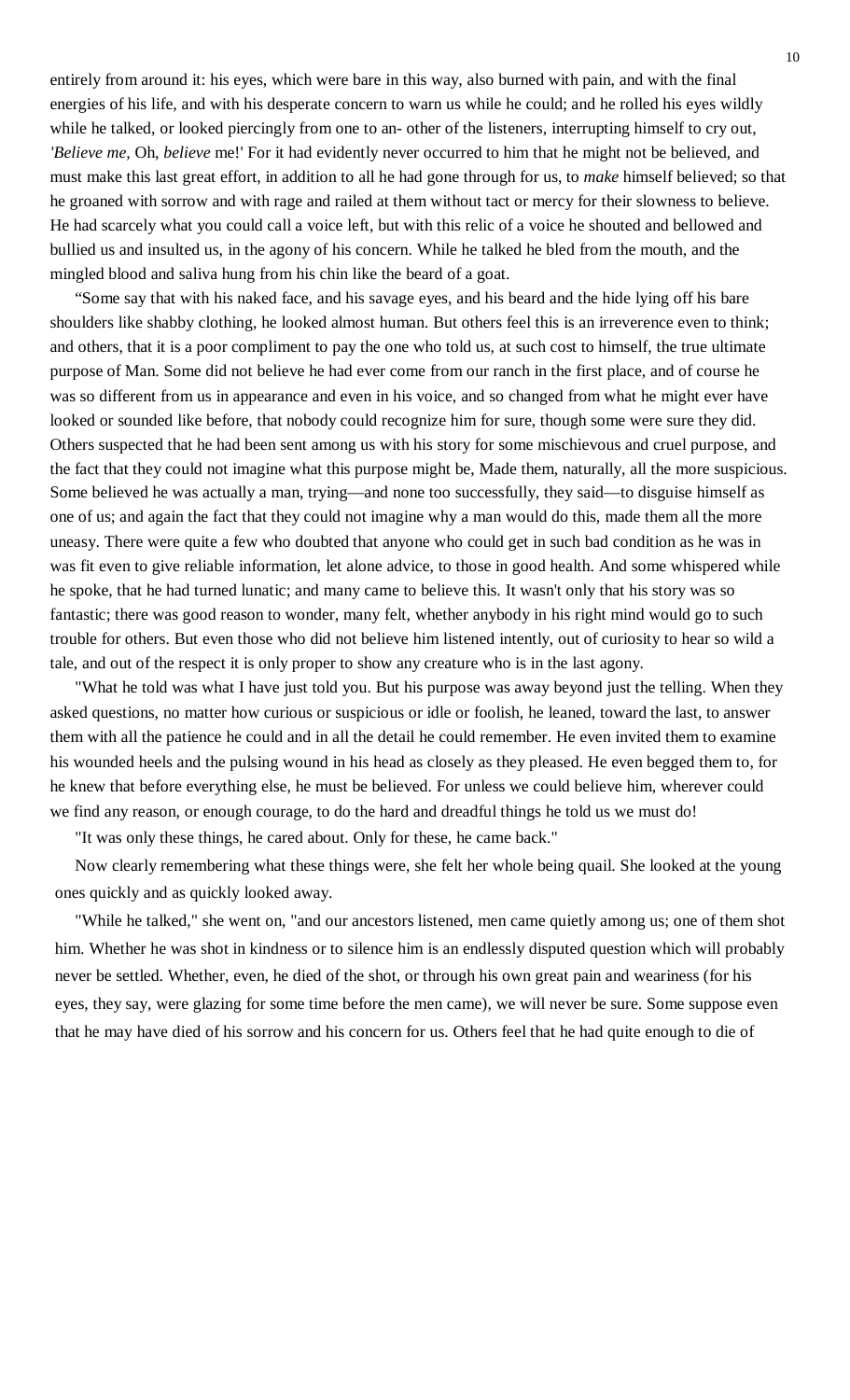without that. All these things are tangled and lost in the disputes of those who love to theorize and argue.

There is no arguing about his dying words, though; they were very clearly remembered:

*"Tell them! Believe!"* 

After a while her son asked. "What did he tell them to do?"

She avoided his eyes. "There's a great deal of disagreement about that, too, she said after a moment. "You see, he was so very tired.

They were silent.

"So tired," she said, "some think that toward the end, he really must have been out of his mind."

"Why?" asked her son.

"Because he was so tired out and so badly hurt."

They looked at her mistrustfully.

"And because of what he told us to do."

"What did he tell us to do?" her son asked again.

Her throat felt dry. "Just…things you can hardly bear even to think of. That's all."

They waited. "Well, *what*?" her son asked in a cold accusatory voice.

*"'Each one is hin2self,' "* she said shyly. " *'Not of the herd. Himself alone.'* That's one."

"What else?"

*" 'Obey nobody. Depend on none.'* 

"What else?"

She found that she was moved. *" 'Break down the fences,"'* she said less shyly. "Tell *everybody, everywhere."* 

"Where?"

"Everywhere. You see, he thought there must be ever so many more of us than we had ever known."

They were silent.

 "What else?" her son asked. *"'For if even a few do not hear me, or disbelieve me, we are all betrayed."* "Betrayed?"

"He meant doing as men want us to. Not for ourselves, or the good of each other."

They were puzzled.

"Because, you see, he felt that was no other way." Again her voice altered: "*' All who are put on the range are put onto trains. All who are put onto trains meet the Man With The Hammer. All who stay home are kept there to breed others to go onto the range, an so betray themselves and their kind and their children forever.* 

*"'We are brought into this life only to be victims; and there is no other way for us unless we save ourselves.'"* 

Still they were puzzled, she saw; and no wonder, poor things. But now the ancient lines rang in her memory, terrible and brave. They made her somehow proud. She began to want to say them.

"'*Never be taken,'"* she said. "'*Never be driven. Let those who can, kill Man. Let those who cannot, avoid him.'"*

She looked around at them.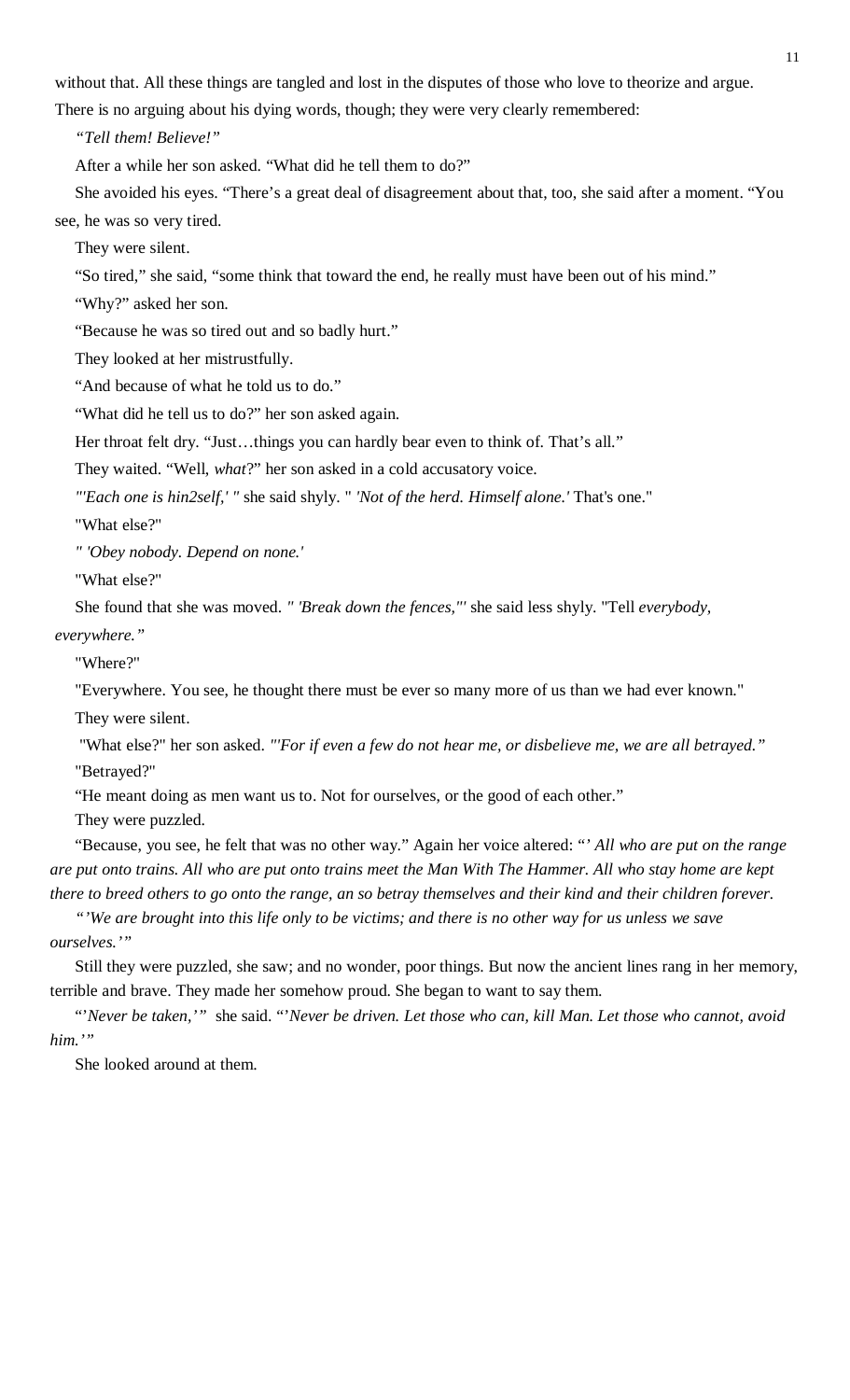"What else?" her son asked, and in his voice there was a rising valor.

She looked straight into his eyes. "'*Kill the yearlings,'"* she said very gently. "'*Kill the caves.'"*

She saw the valor leave his eyes.

"Kill us?"

She nodded, "'*So long as Man holds dominion over us,'"* she said. And in dread and amazement she heard herself add, "' *Bear no young.'"* 

With this they all looked at her at once in such a way that she loved her child, and all these others, as never before; and there dilated within her such a sorrowful and marveling grandeur that for a moment she was nothing except her own inward whisper. "Why, I am one alone. And of the herd too. Both at once. All one."

He son's voice brought her back: "Did they do what he told them to do?"

The oldest one scoffed, "Would we be here, if they had?"

"They say some did, the mother replied. "Some tried. Not all."

"What did the men do to them?" another asked.

"I don't know," she said. "It was such a very long time ago."

"Do you believe it?" asked the oldest calf.

"There are some who believe it," she said.

"Do *you?"* 

"I'm told that far back in the wildest corners of the range there are some of us, mostly very, very old ones, who have never been taken. It's said that they meet every so often to talk and just to think together about the heroism and the terror of two sublime Beings, The One Who Came Back, and The Man With The Hammer. Even here at home, some of the old ones, and some of us who are just

old fashioned, believe it, or parts of it anyway. I know there are some who say that a hollow at the center of the forehead—a sort of shadow of the Hammer's blow—is a sign of very special ability. And I remember how Great-grandmother used to sing an old, pious song, let's see now, yes, 'Be not like dumb-driven cattle, be a hero in the strife.' But there aren't many. Not any more."

"Do *you* believe it?" the oldest calf insisted; and now she was touched to realize that every one of them, from 'the oldest to the youngest, needed very badly to be sure about that.

 "Of course not, silly," she said; and all at once she was overcome by a most curious shyness, for it occurred to her that in the course of time, this young thing might be bred to her. "It's just an old, old legend." With a tender little laugh she added, lightly, "We use it to frighten children, with."

 By now the light was long on the plain and the herd was only a fume of gold near the horizon. Behind it, dung steamed, and dust sank gently to the shattered ground. She looked far away for a moment, wondering. Something - it was like a forgotten word on the tip of the tongue. She felt the sudden chill of the late afternoon and she wondered what she had been wondering about. "Come, children," she said briskly, "it's high time for supper." And she turned away; they followed.

The trouble was, her son was thinking, you could never trust her. If she said a thing was so, she was probably just trying to get her way with you. If she said a thing wasn't so, it probably was so. But you never could be sure. Not without seeing for yourself. I'm going to go, he told himself; I don't care what she wants. And if it isn't so, why then I'll find out what is so. And if what she told was true, why then I'll know ahead of time and the one I will charge is The Man With The Hammer. I'll put Him and His Hammer out of the way forever, and that will make me an even better hero than The One Who Came Back.